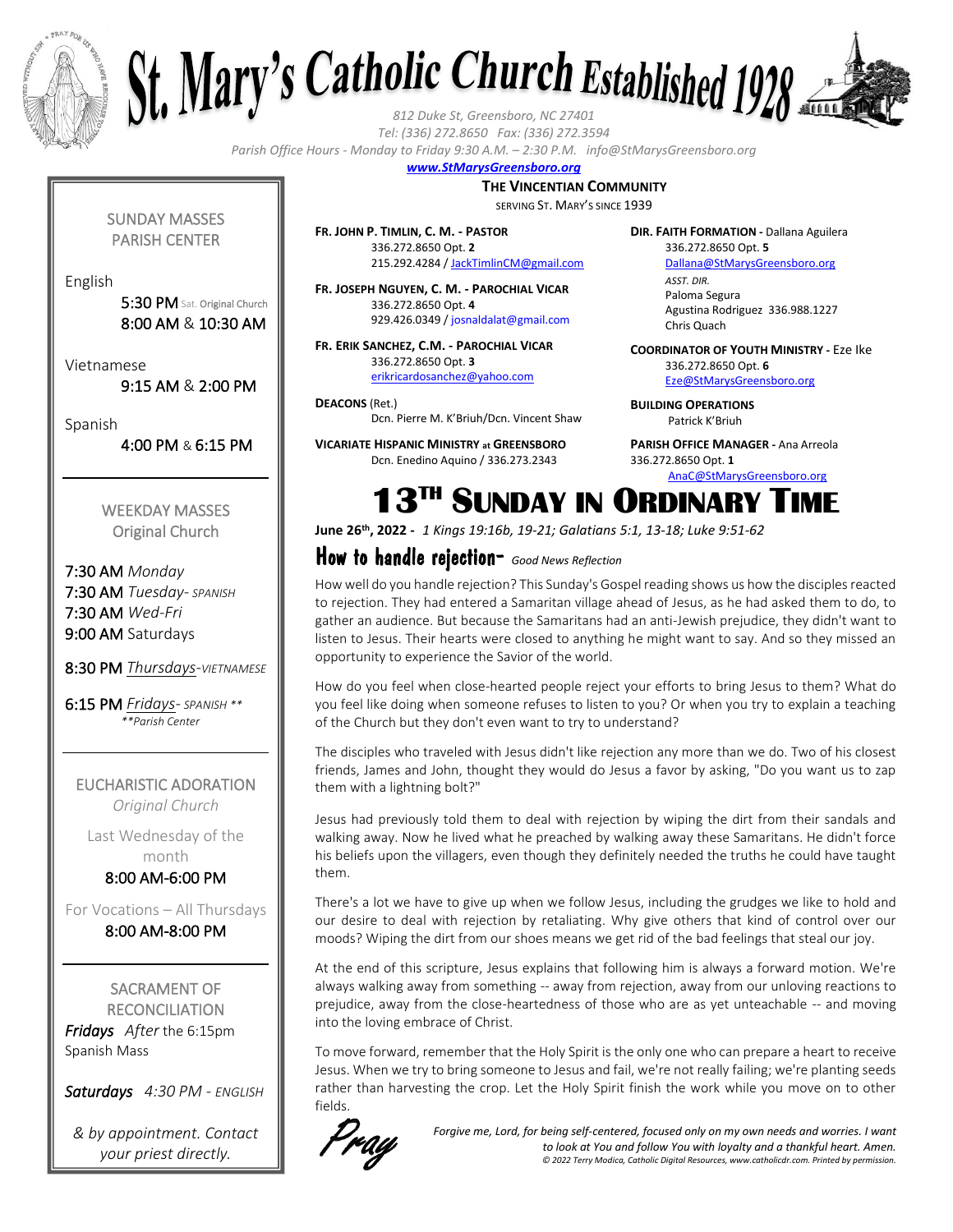**Monday, June 27** *[Saint Cyril of Alexandria, Bishop and Doctor of the Church]*  Am 2:6-10, 13-16/Mt 8:18-22

**Tuesday, June 28** *Saint Irenaeus, Bishop and Martyr, Memorial*  Am 3:1-8; 4:11-12/Mt 8:23-27

**Wednesday, June 29** *SAINTS PETER AND PAUL, APOSTLES, Solemnity*  Vigil: Acts 3:1-10/Gal 1:11-20/Jn 21:15-19 (590) Day: Acts 12:1- 11/2 Tm 4:6-8, 17-18/Mt 16:13- 19

#### **Thursday, June 30**

*[The First Martyrs of the Holy Roman Church]*  Am 7:10-17/Mt 9:1-8

#### **Friday, July 1**

*[USA: Saint Junípero Serra, Priest]* Am 8:4-6, 9-12/Mt 9:9-13

### **Saturday, July 2**

*[BVM]* Am 9:11-15/Mt 9:14-17

#### **Sunday, July 3**

REAL PRECIOUS

*FOURTEENTH SUNDAY IN ORDINARY TIME* Is 66:10-14c/Gal 6:14-18/Lk 10:1-12, 17-20 or 10:1-9

**DIOCESAN** 

**APPEAL** 2022

PLEASE MARK YOUR CALENDARS. The Diocese of Charlotte will celebrate our *Eucharistic Congress on Friday, August 5th and Saturday, August 6th.* We have rented a bus for transportation to the Congress on June 6th *(more information about that later)*.

Please note, per request by Bishop Jugis, there will be no Masses in the parish on

Saturday, August 6th so that whoever wishes to attend the Congress and the closing Mass can do so. The priests of the parish will be participating in the Congress helping with Confessions and concelebrating the closing Mass.

## The Parish Center and the Offices will be <u>closed on Monday July 4<sup>th</sup></u>

**Goal** \$46,969.00 **Donations** \$20,532.35 *Thank you for your generosity!*

## PRAYER REQUESTS

*We ask the charity of your prayers for the following members and friends of our parish who are ill*

Ann Abplanalp Adelina Castro Ana Lopez Ardelia Matthews Ashley Moore Betty McKinney Br. William Stover, C.M. Carol Ann Givens Catherine Shaw Claude Anderson Dcn. Vince Shaw

Edward Butler Florine Stafford Fr. Daniel Kramer C.M. Gabrielle Parker Gus Reid Gwen Drummer Lawrence Harris Harry McNeill Isabel Castro Jan M. Antoniewicz Jeronimo Lopez John Garrett

Joseph Nguyen Anh Tuan Joyce Penn Luis Carlos Castaño Marie Isley Mary Ann Coleman Mary Scotton Mary Stephen English Michael Cel Kmok Niko Castro Oscar Lopez Roberta Stover

Rose Simpson Ruth White Shalonda Williams Sharon Pauling Sherry Ross Stephanie Alcazar Stephanie Argiro Susana Lopez Terry Bradshaw Y Blom Marcella

## MASS INITENITIONS

| 5:30 PM                | <b>CAMM</b>                                                                                        |
|------------------------|----------------------------------------------------------------------------------------------------|
| 8:00 AM                | For the Parishioners of St. Mary's.                                                                |
| 10:30 AM               | For the Repose of the Soul of Ifeanyi Anozie. Requested<br>by Irene Essien-Akpan.                  |
| $4:00 \text{ PM}$      | For the Repose of the Soul of Pedro Baxin Bustamante.                                              |
| $6:15$ PM              |                                                                                                    |
| $7:30$ AM              |                                                                                                    |
| 7:30 AM                |                                                                                                    |
| $7:30$ AM              | <b>CAMM</b>                                                                                        |
| $7:30$ AM              | <b>CAMM</b>                                                                                        |
| $7:30$ AM<br>$6:15$ PM | For All Souls in Purgatory.<br>For the Repose of the Soul of Roberto and Carlos<br>Sanchez Castro. |
|                        |                                                                                                    |

Saturday, July 2 9:00 AM

# PARISH WEEKLY ANNOUNCEMENTS



#### **NATIONAL VINCENTIAN VOCATION WEBSITE**

Please visit menonamission.net to get information about our news and activities. This project was undertaken as a collaborative effort of the Eastern and Western Provinces. "Men on a Mission" presents a contemporary picture of our young men in formation, along with information on the ministries and local communities of our provinces. It also provides resources on discernment and other related matters.



## **Congratulations to all our Graduates!** Please send or give Fr. Jack the name(s) of those in your family who have graduated so that we can list their names and congratulate them.

## **RCIA (Rite of Christian Initiation of Adults)**

Are you interested in learning more about Catholicism? Thinking about possibly becoming a Catholic? Maybe you are a Catholic who would like to learn more about your faith? Classes begin in late August and meet once per week. For more information about the program in English, contact Fr. Jack; for information about the

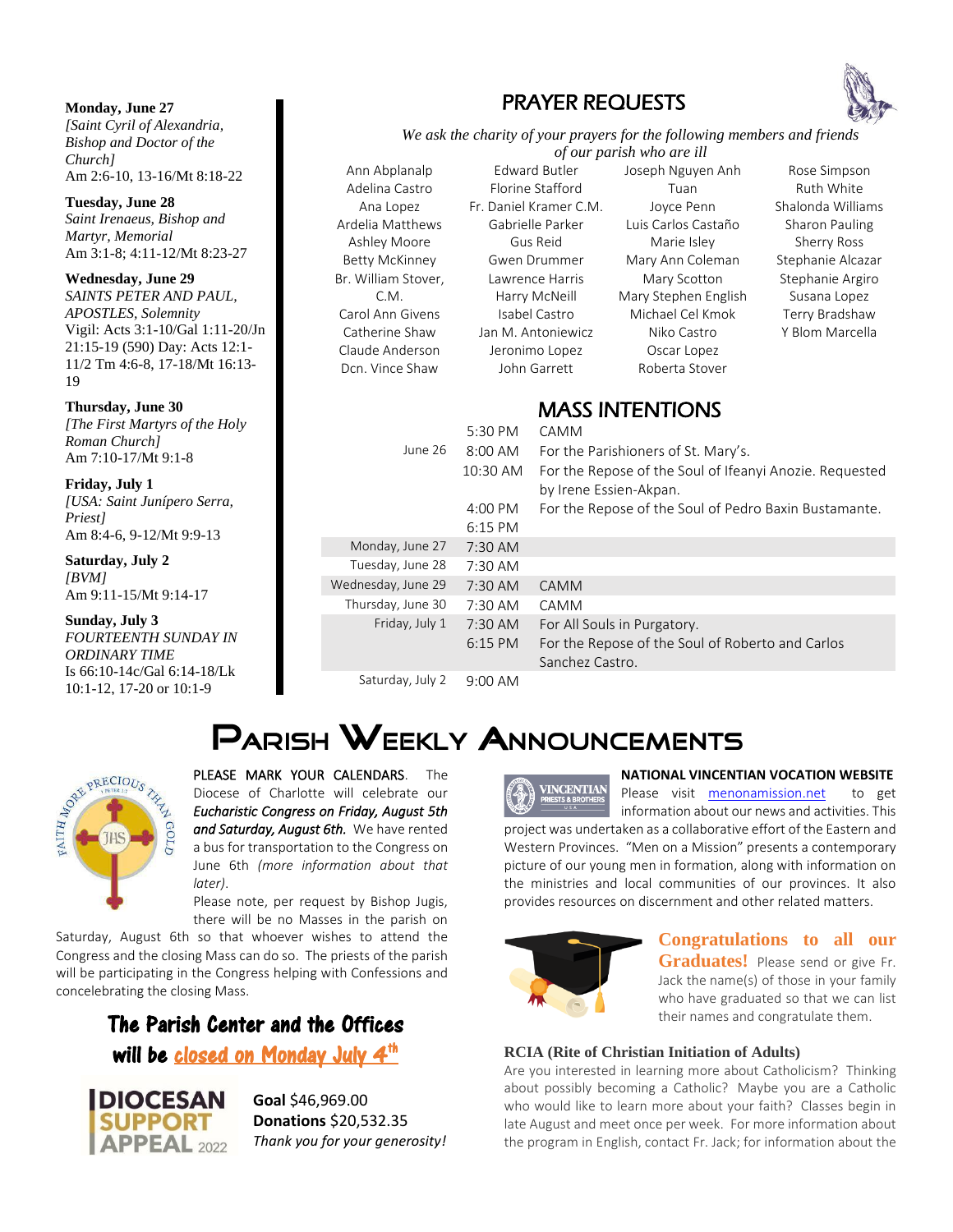program in Spanish, contact Paloma Segura; for information about the program in Vietnamese, contact Fr. Joseph.



## **Employment Position for the Parish**

There is an opening for the Position of *Receptionist/ Administrative Assistant* here at Saint Mary's. Among other qualifications,

anyone applying for the position would have to be bilingual (Spanish and English speaking). To learn more about the position and other qualifications necessary and to express your interest, please contact Fr. Jack.

## *St. Mary's Social Outreach*

is committed to *help with rent, utilities (electricity, heat, and water), and prescription* areas. This committee is composed of all St. Mary's cultural groups under the direction of Mr. Chris Fombin, please call Ana, our Office Manager at 336-272-8650 from 9:30 a.m. - 2:30 p.m. to set up a confidential appointment. If you wish to make a donation to this program,

please write a check to: "The Congregation of the Mission of St. Vincent de Paul in Germantown" Donations are always needed!

## **MARRIAGE ANNULMENTS**

We have an Advocate for the Diocese of Charlotte Marriage Tribunal Office, and he is a Parishioner. For help with MARRIAGE ANNULMENTS, please contact Huy (Kevin) Le at (336) 848-5433 or HQLe@rcdoc.org*.*

**BAPTISMAL REQUIREMENTS** You can also find the baptismal requirements at https://stmarysgreensboro.org/sacrements/ (newborns-6 years of age)

- 1. REGISTRATION. The family must be registered -form on file- for no less than 2 months before the Baptism takes place.
	- If parents are registered somewhere else, they must present a Letter of Permission from their pastor in order for the child to be baptized here.
- 2. PRE-BAPTISMAL TALK. The Parents and godparents (sponsors) must have attended a pre-baptismal talk before the date of baptism.
- 3. SPONSORS. Sponsors must be registered at a Catholic Parish, be practicing Catholics, and must have received the Sacraments of Baptism, First Holy Communion, and Confirmation. If any of the Sponsors are living together as

a couple, he/she must have been married in the Roman Catholic Church.

- 4. DOCUMENTS. Bring COPIES of:
- Child's Birth Certificate
- Pre-Baptismal Talk Certificate (Parents & Sponsors)
	- o Sponsor's Sacramental Certificates (Baptism, First Communion & Confirmation or only Marriage in case he/she is living with a significant other)

### **IMPORTANT.... DOCUMENT REQUESTS TO ST. MARY'S**

*Do you need a Sponsor Certificate/letter for either Baptism or Confirmation, a letter for Immigration, Membership, any type of Recommendation letter, or document?* We must have your registration/census ON FILE for at least 2 months prior to your request.

### **FAITH FORMATION REGISTRATIONS 2022-2023**

Faith Formation registrations are now being processed. Registrations will close the end of June or before if the groups reach their maximum capacity.

In order to register your child, you must:

- Be registered members of St. Mary's Church *for at- least two months prior* to choosing any faith formation program.
- Bring copy of Birth Certificate
- Bring copies of all sacraments received.
- Pay fee of \$30 per child.

All registrations will be handled by the Faith Formation office, during office hours Monday, Wednesday, and Friday from 8 am to 1 pm.

*For more information or questions please contact Mrs. Dallana Aguilera, Director of Faith Formation at 336-272-8650 option 5, or at Dallana@StMarysGreensboro.org*



**HOW TO BECOME A** *REGISTERED MEMBER* **OF ST MARY'S?** To all families and to all 21 year-old future members, please stop by the office to talk directly to Ana and fill out the registration/census form. There is no cost to become a member.

# **OUR FAITH COMMUNITIES**

## ENGLISH-SPEAKING COMMUNITY

*\*Schedule subject to change, please contact your coordinator directly MONDAYS* **Youth Group,** 5:30 PM -7:30 PM, Parish Center,

classroom 6. *THURSDAYS* **Youth Group,** 5:30 PM -7:30 PM, Parish Center, classroom 6.

## NAMESE **C**OMMUNITY

*\*Schedule subject to change, please contact your coordinator directly*

- 
- *MONDAYS* **Bible Sharing: Living the Good News,** 8:30 PM -10:00 PM, Parish Center, classrooms 3 & 4.

### READERS & ALTAR SERVERS – Children

Parents who would like to have their children become:

- Readers, please contact Hai Tran
- Altar Servers, please contact Tien Pham

You may also contact the catechists, or youth leaders to sign up for training.

## atino  $\bigcap$ ommunity

| *Schedule subject to change, please contact your coordinator directly |                                               |  |  |
|-----------------------------------------------------------------------|-----------------------------------------------|--|--|
| <b>MONDAYS</b>                                                        | Altar Servers, 7:00 PM - 9:00 PM, Parish      |  |  |
|                                                                       | Center, classroom 7 & 8. Second and fourth    |  |  |
|                                                                       | Mondays of the month.                         |  |  |
| <b>WEDNESDAYS</b>                                                     | Rosa Mística, 6:00 - 7:45pm, Original Church, |  |  |
|                                                                       | Second Wednesday of the month.                |  |  |